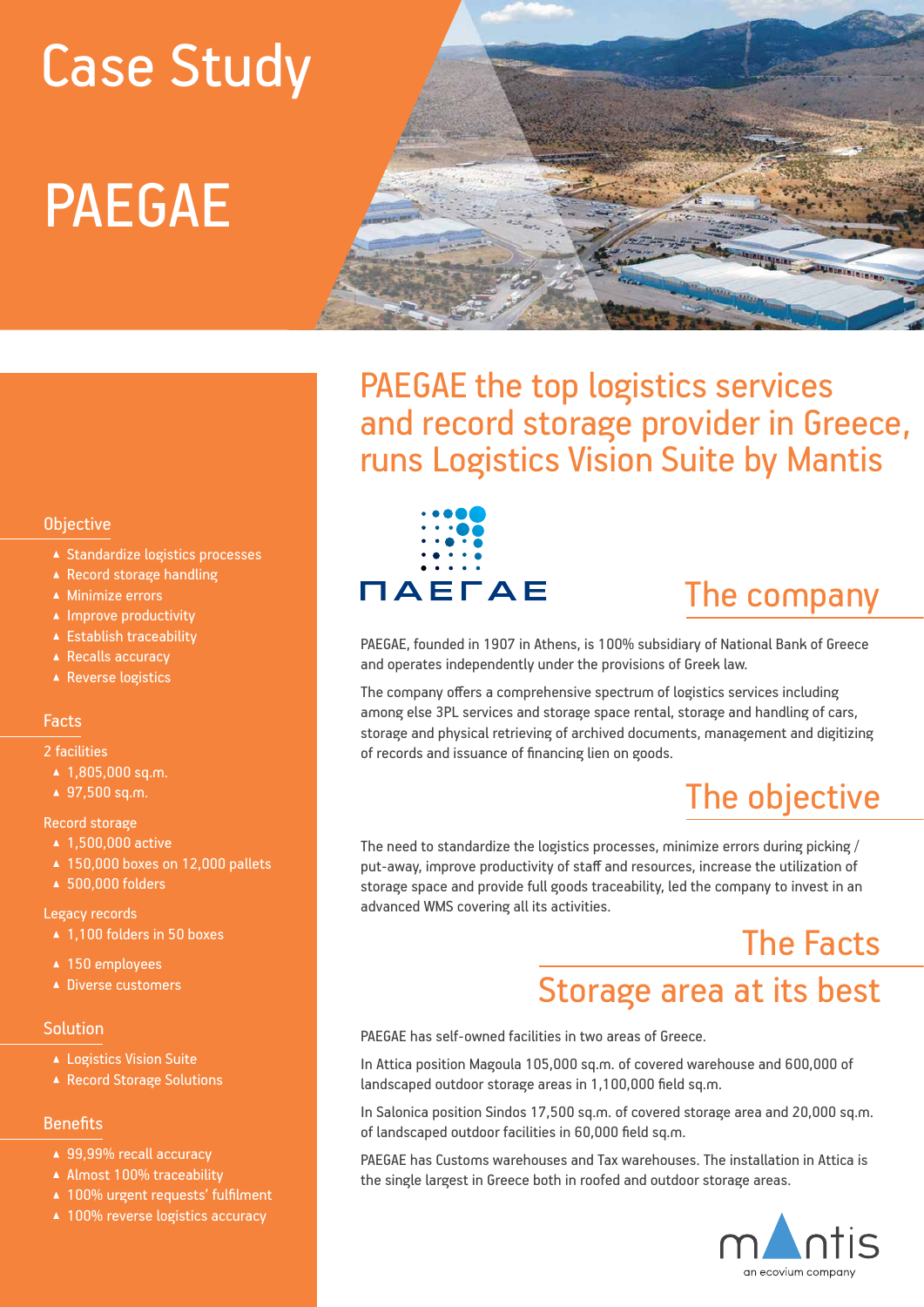# Record Storage 1,500,000 + legacy records

PAEGAE offers record storage, physical recall and digitization of any kind of record with security and time efficient procedures.

The number of records stored is 1,500,000 mortgage, small business or personal loans in 150,000 boxes, filling 12,000 pallets. The number of folders is 500,000 while there are also 1,100 legacy folders including accounting material in 50 boxes.

Apart from loans, insurance contracts are stored related to life, health, automobile and group insurances.

# The Solution Smart + Adaptable

The "consumer unit" for the Mortgage Loans is the folder. Each folder can contain many loan accounts of the same person. The folder has a unique number which is the parent account's number, and is used as an item code, while the person's name is used as the item description.

Folders are stored in boxes with unique SSCC.

A unique barcode must exist on every folder for each account contained in the folder for accurate traceability. Only one account in each folder can be "Parent" account.

Logistics Vision Suite deployment of the unique advantage of Smart Logistics Attributes resulted to setting the following:

Item Attributes: Active / Inactive, Initial Box Number, Branch, Document Type.

Stock attributes: Branch, Date From – To, Comments, Box Number, From – To File Number, Destruction Year, Folder Number, Box Barcode, Category and specific record status: Imported, Approved, Not Approved, Received, Not Received, Recall, Recalled from another branch, Sent, Received from another branch.

Interfaces were performed via Link Manager the powerful tool that makes all integrations fast and easy. Major integrations were performed with SAP and Jungheinrich Logistics Interface with cancelation and relocation handing. Especially, a Rapid Retrieval System was implemented where with only one click on the RF terminal the exact location of a folder is sent and a JLI forklift goes directly to location, saving time and resources.



Special merging and retrieving processes were implemented, where different records are physically merged into a new folder and in this case barcodes are removed from previous folders and added into new or existing folders for traceability.

In order to achive 100% accuracy in tracability, locations, boxes folders and records are barcoded and recorded in Logistics Vision Suite.

Ad hoc and urgent record recall was perfromed with batch recall-picking and put to bin per zip code or final customers. In such cases records reach customers in 2 days period as per SLA resulting to almost 100% urgent requests fulfilement.

Stock attributes, detailed barcodes, picking and put to bin algorithms ensure more than 99% recall accuracy.

Reverse Logistics: Logistics Vision Suite links all shipments to the order(s) that generated them. There is a 1-1 relationship with the according shipment order. Smart Logistics attributes apply again both in header and return lines. In this way when items are returned in the warehouse with a return order, reverse logistics operation are performed with accuracy and full details so that you can have full knowledge of return order items, attributes, initial location etc.

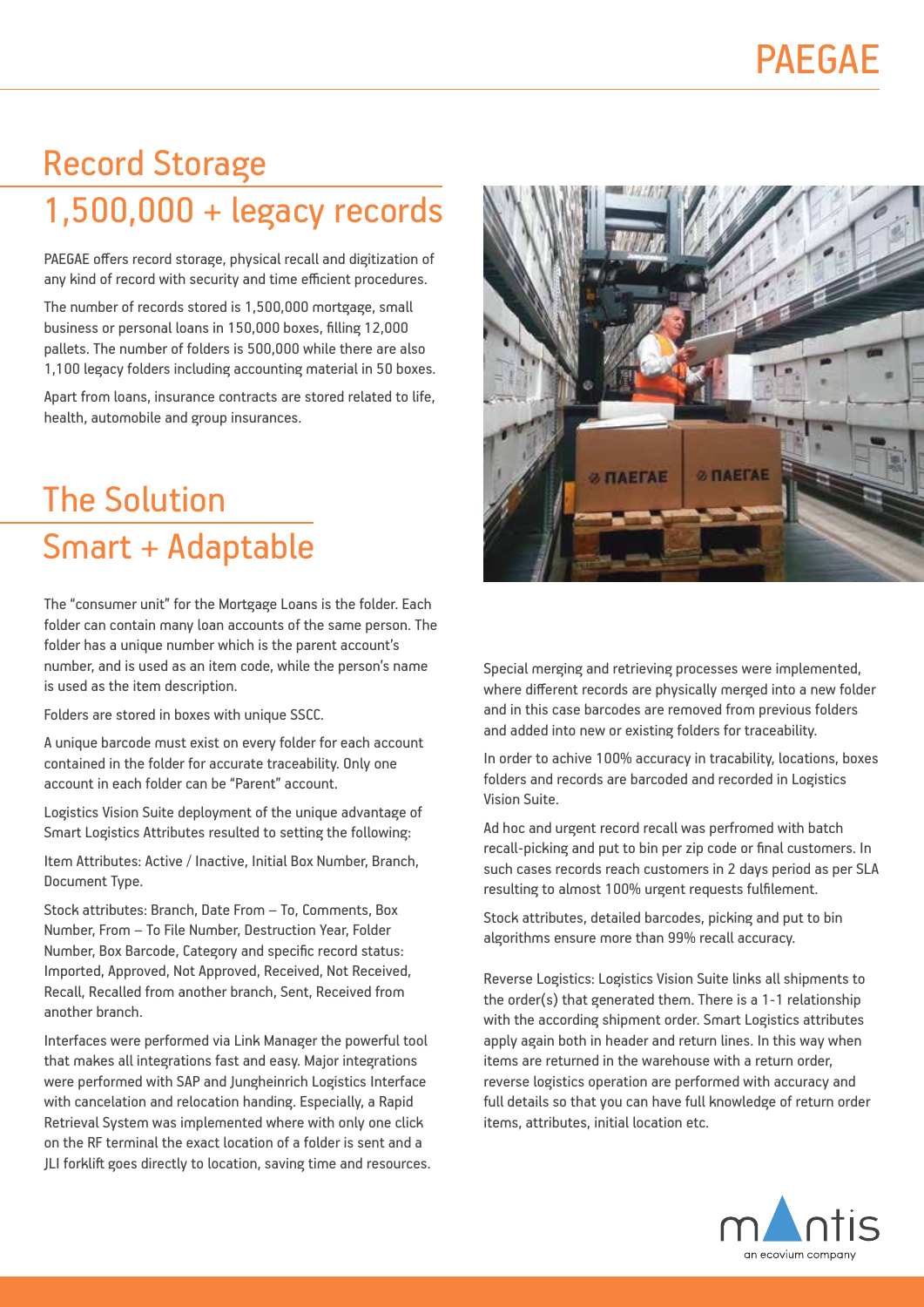# LVS Record Storage objective



The need to standardize the logistics processes, minimize errors during picking / put-away, improve productivity of staff and resources, increase the utilization of storage space and provide full goods traceability, led the company to invest in an advanced WMS covering all its activities.

# LVS Record Storage Benefits



99,99% Recall Accuracy

100% Urgent Requests' Fulfilment

Almost 100% Traceability



100% Reverse Logistics Accuracy